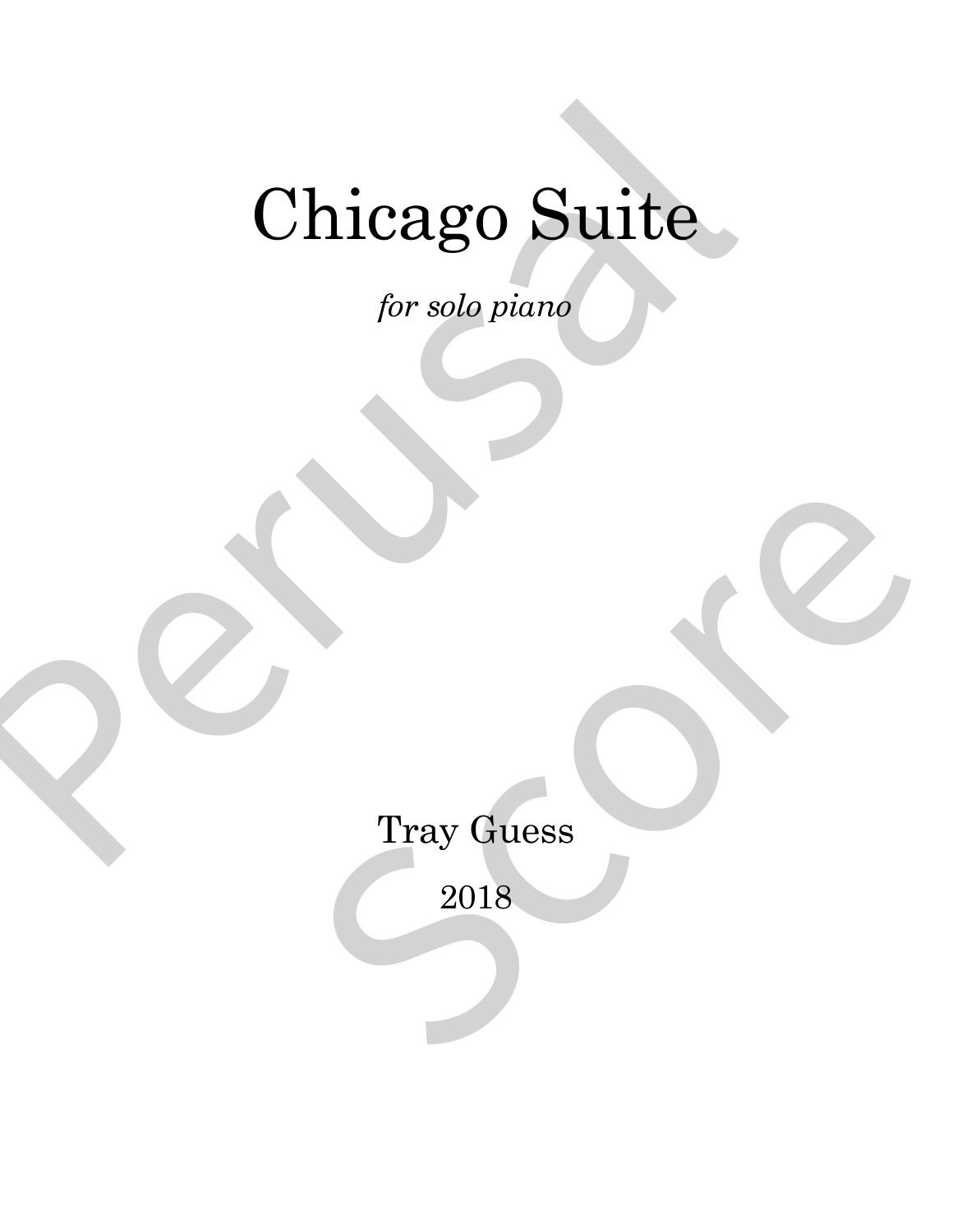## Performance Notes

**Performance Notes**<br>This piece was impined by various works of art, most of which I saw during a trip to the Art<br>Institute of Chicago in 2018. There are three movements, each corresponding to a different<br>werk. First is the This piece was inspired by various works of art, most of which I saw during a trip to the Art Institute of Chicago in 2018. There are three movements, each corresponding to a different work. First is the acrylic painting Mr. Pointy (2011), by Japanese artist Takashi Murakami. It's followed by God Knows Why (2005), a grotesque sculpture which contains two dead lambs suspended in formaldehyde. The final movement is inspired by City Landscape (1955), an abstract expressionist work painted by the late Joan Mitchell. Each movement is my musical interpretation of the physical painting or sculpture.

All tempi in this piece are more or less approximate and open to interpretation from the performer. They serve as guidelines, but they are not intended to restrict the expressive desires of the performer. However, in the third movement the tempo should remain strictly constant, with no rubato or other fluctuations. Additionally, fingerings are notated as guidelines - the performer may choose to adjust or ingnore them as they see fit.

oner incutuations. Additionary, ingerings are notated as<br>hay choose to adjust or ingnore them as they see fit.<br>bar of the second movement. Here, notes are to be depressed<br>a ghostly ringing continues through the piano.<br>a gh One area of note is the final bar of the second movement. Here, notes are to be depressed silently with the right hand. This creates sympathetic vibrations with the left hand notes so that when they are released a ghostly ringing continues through the piano.

*-T.G.*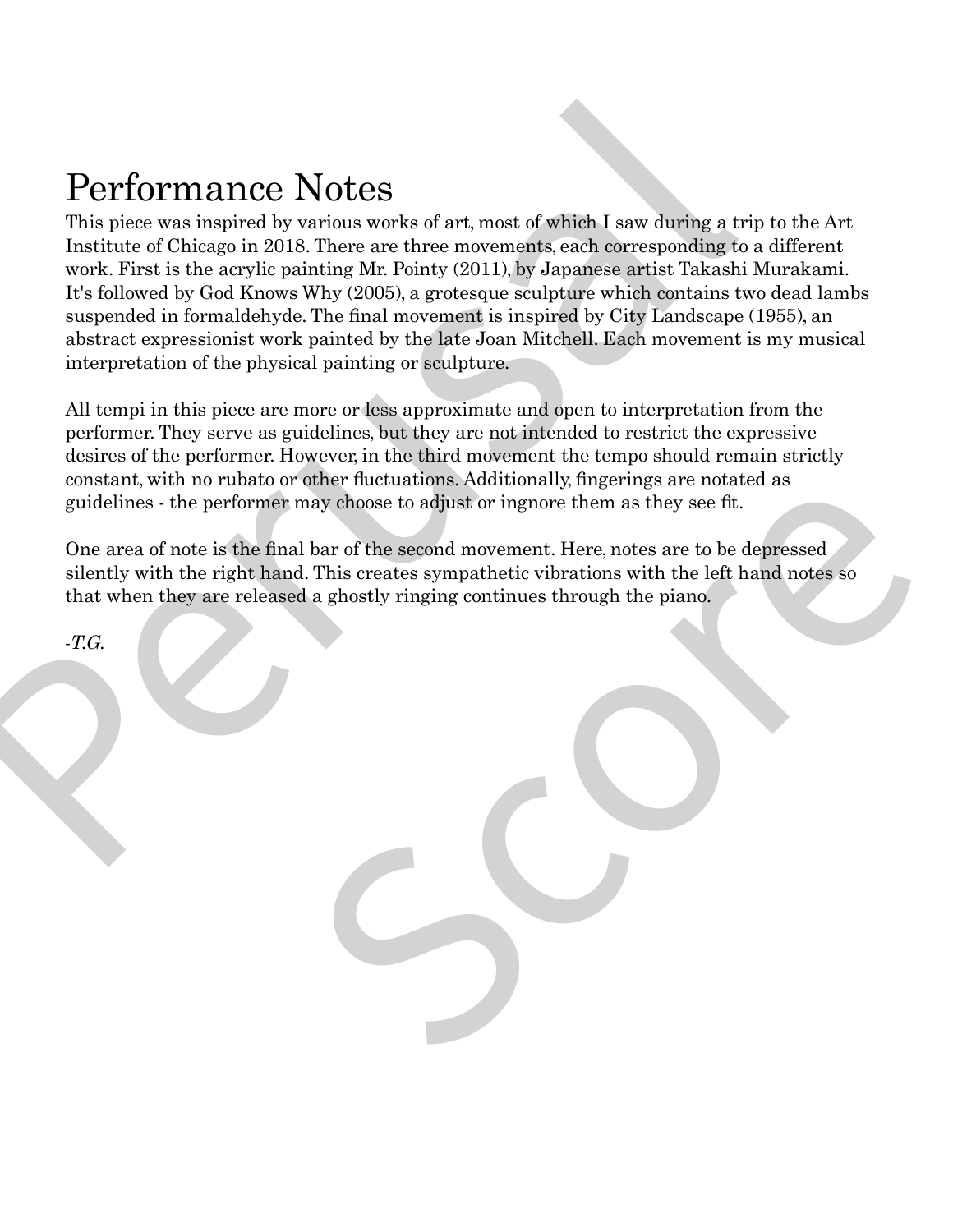Mr. Pointy *Takashi Murakami*









*Copyright (©) 2018 Tray Guess. All artworks are property of their respective owners. Contact Tray and see more of his music at* www.trayguess.com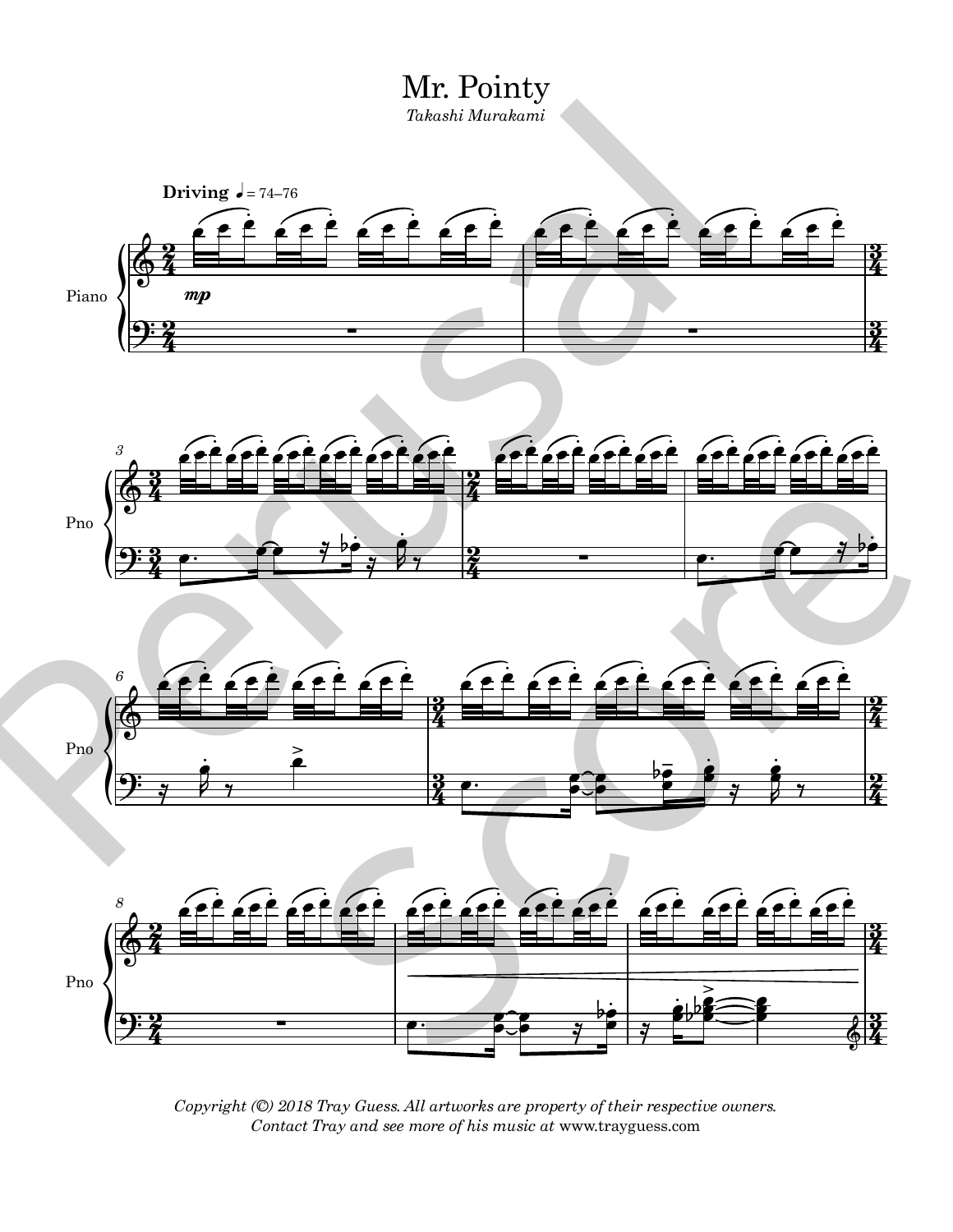







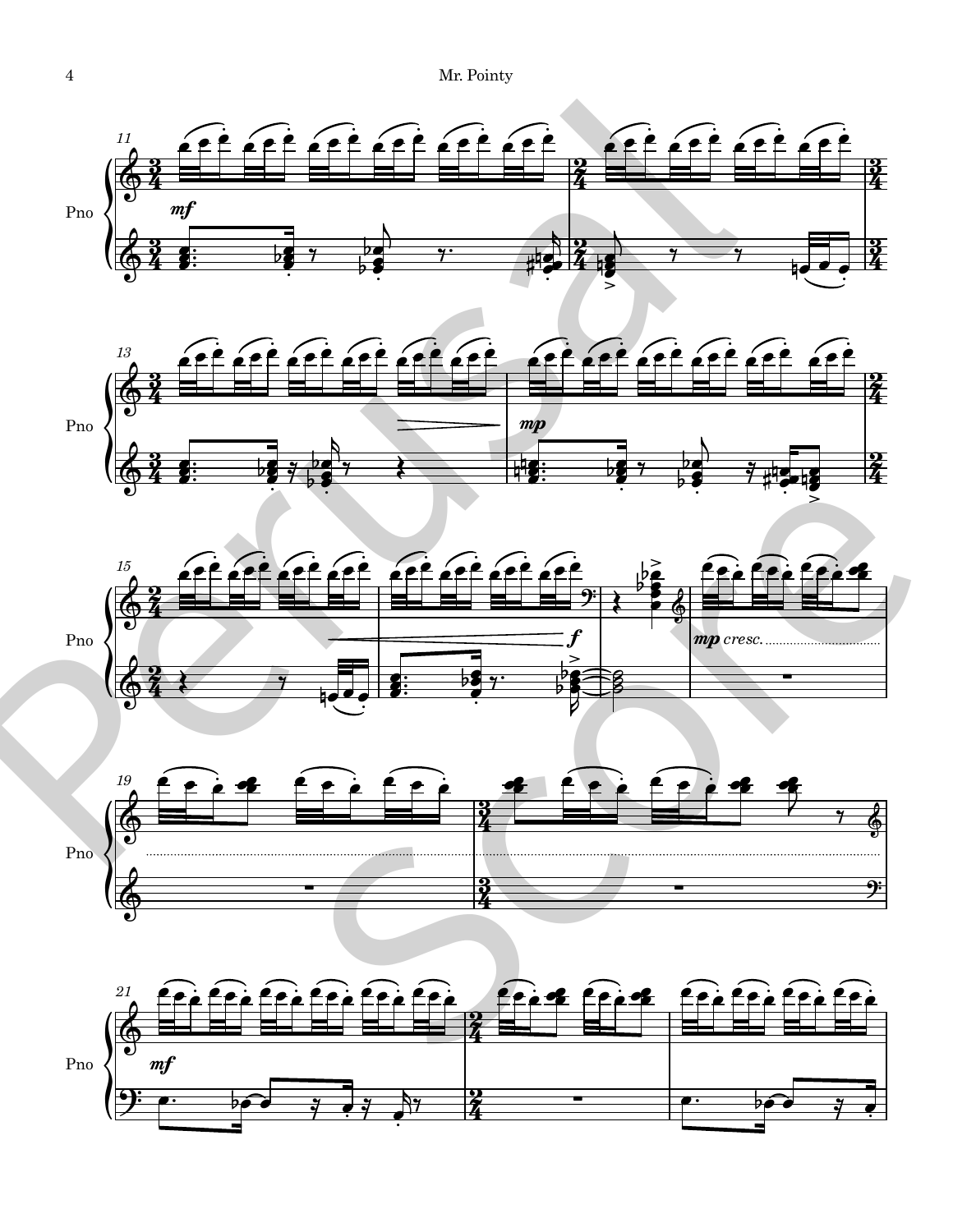







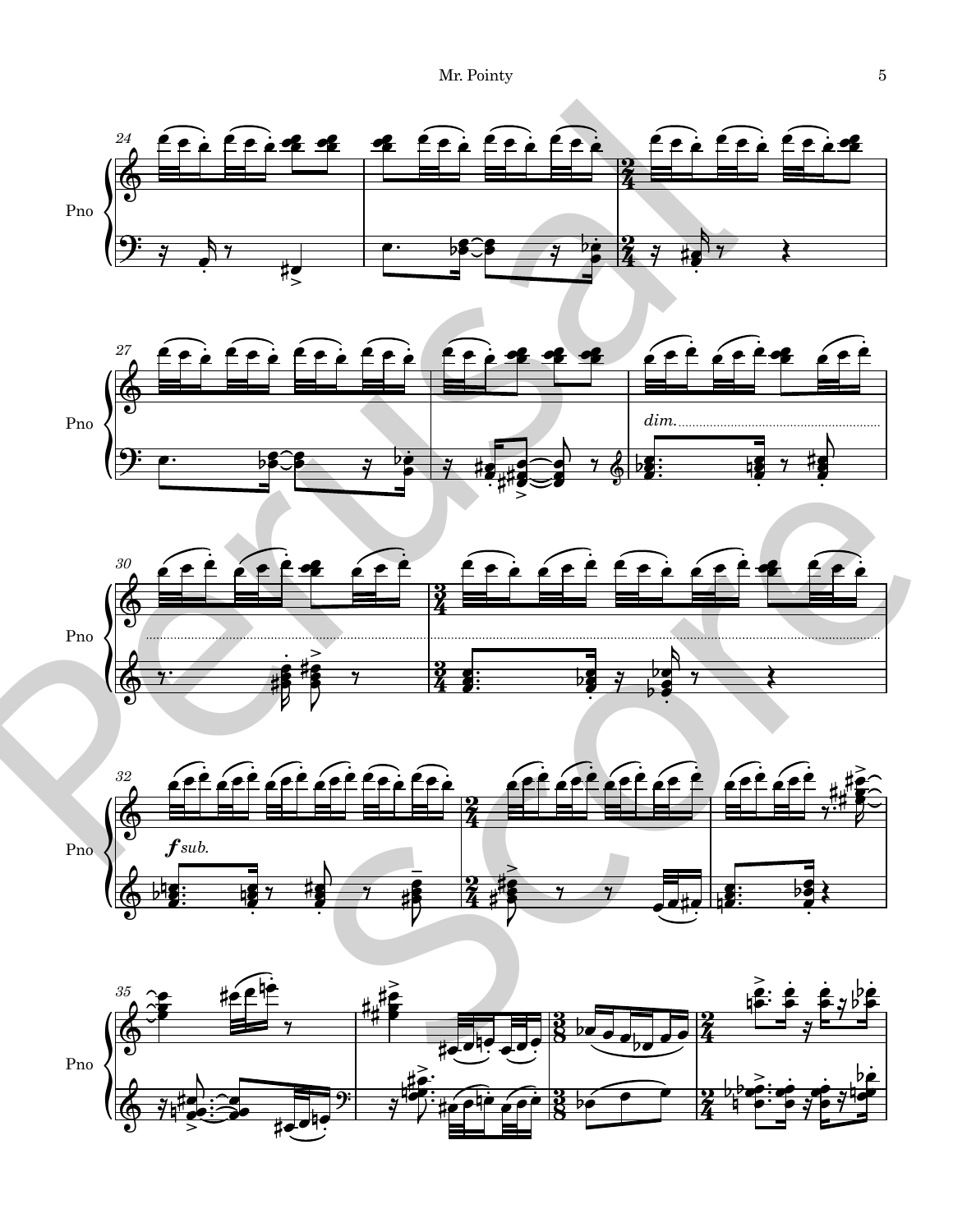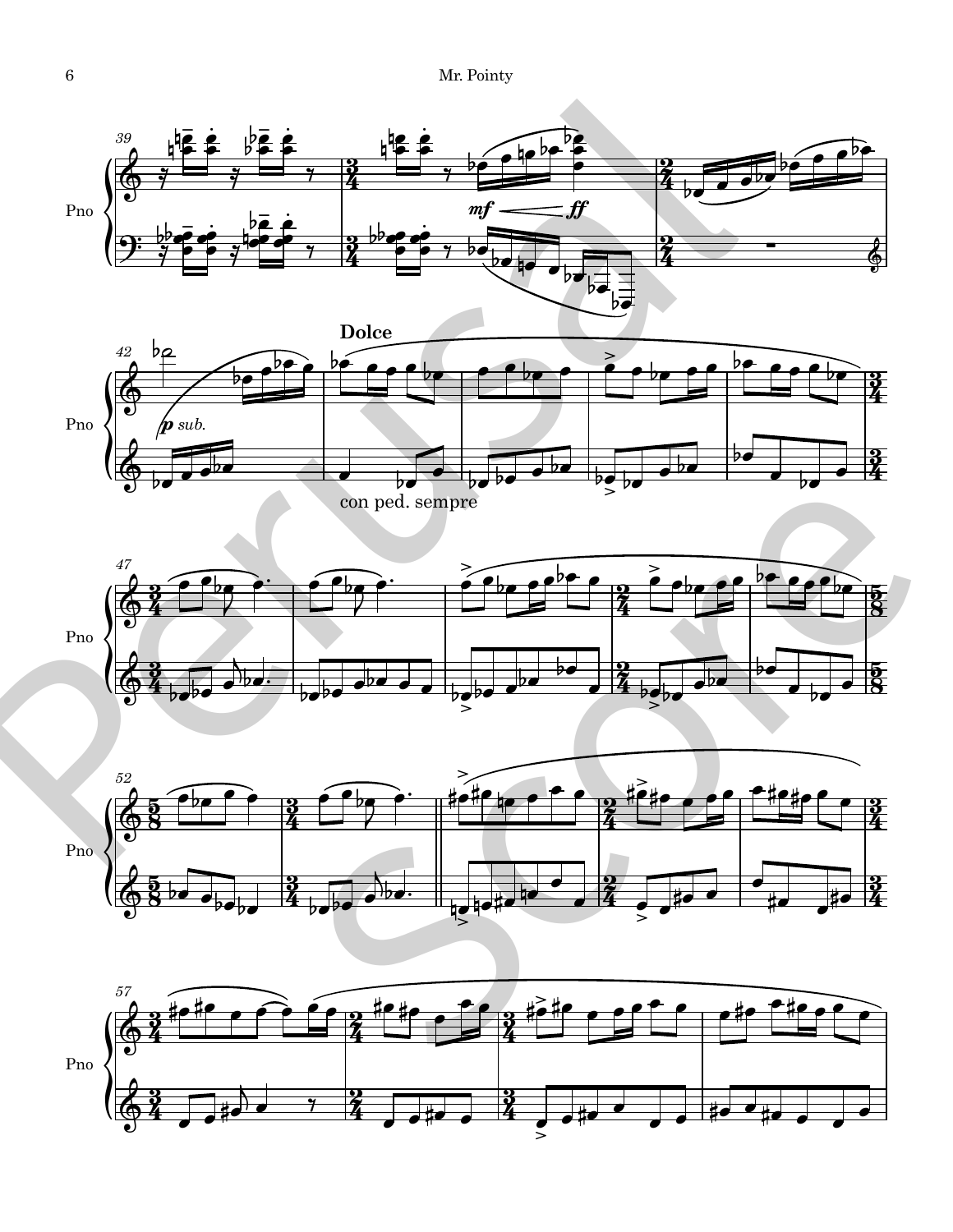## God Knows Why

*Damien Hirst*

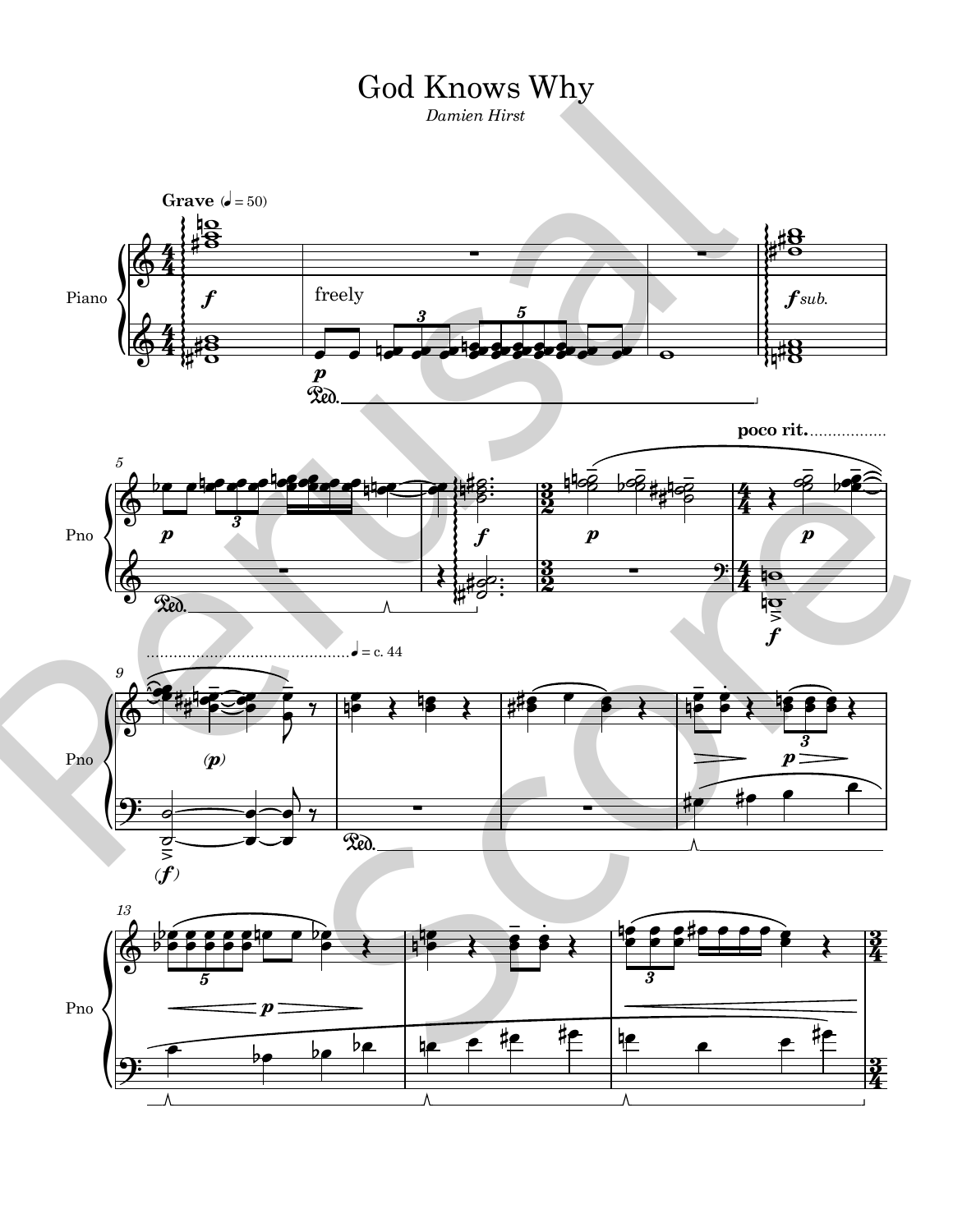## City Landscape

*Joan Mitchell*







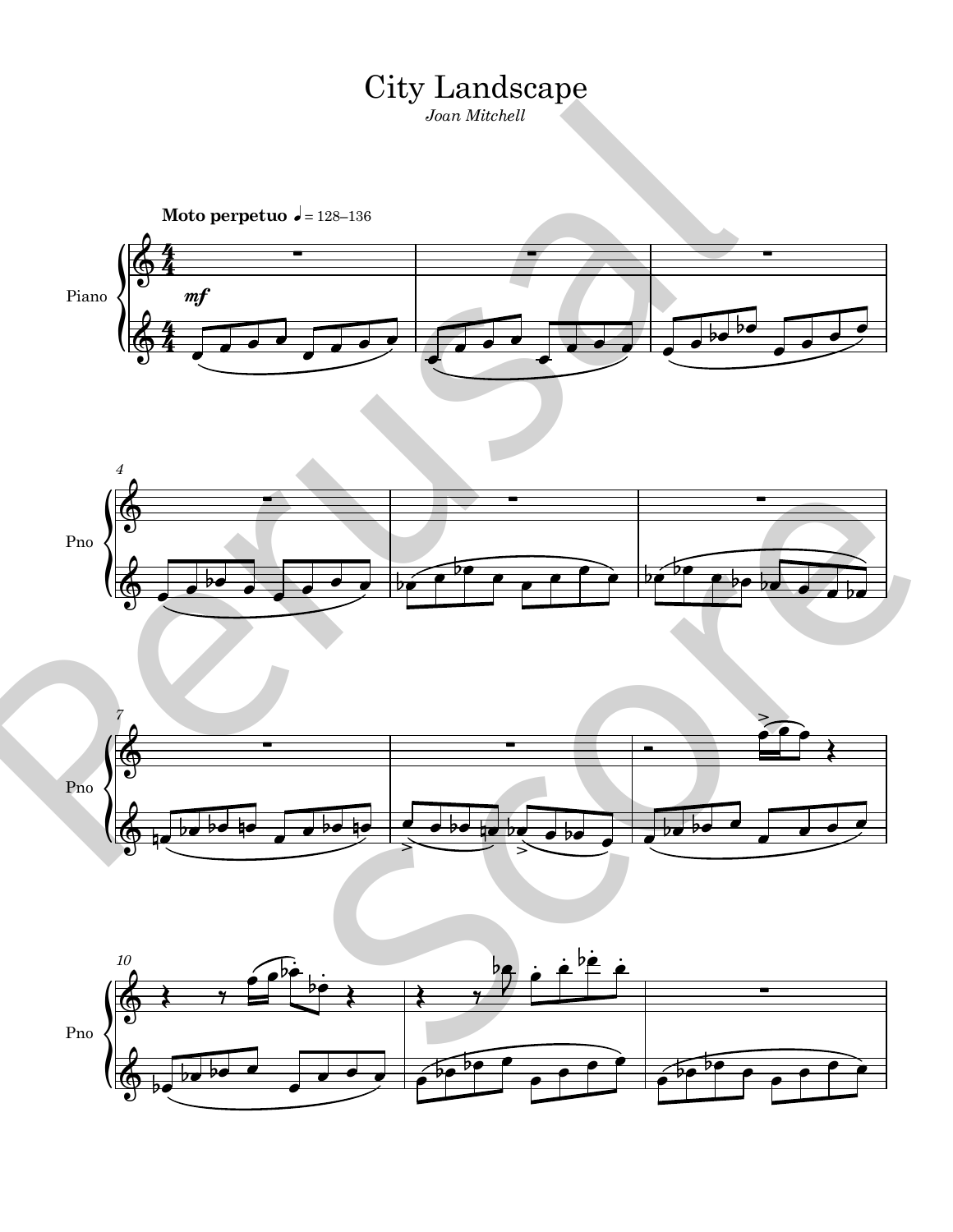